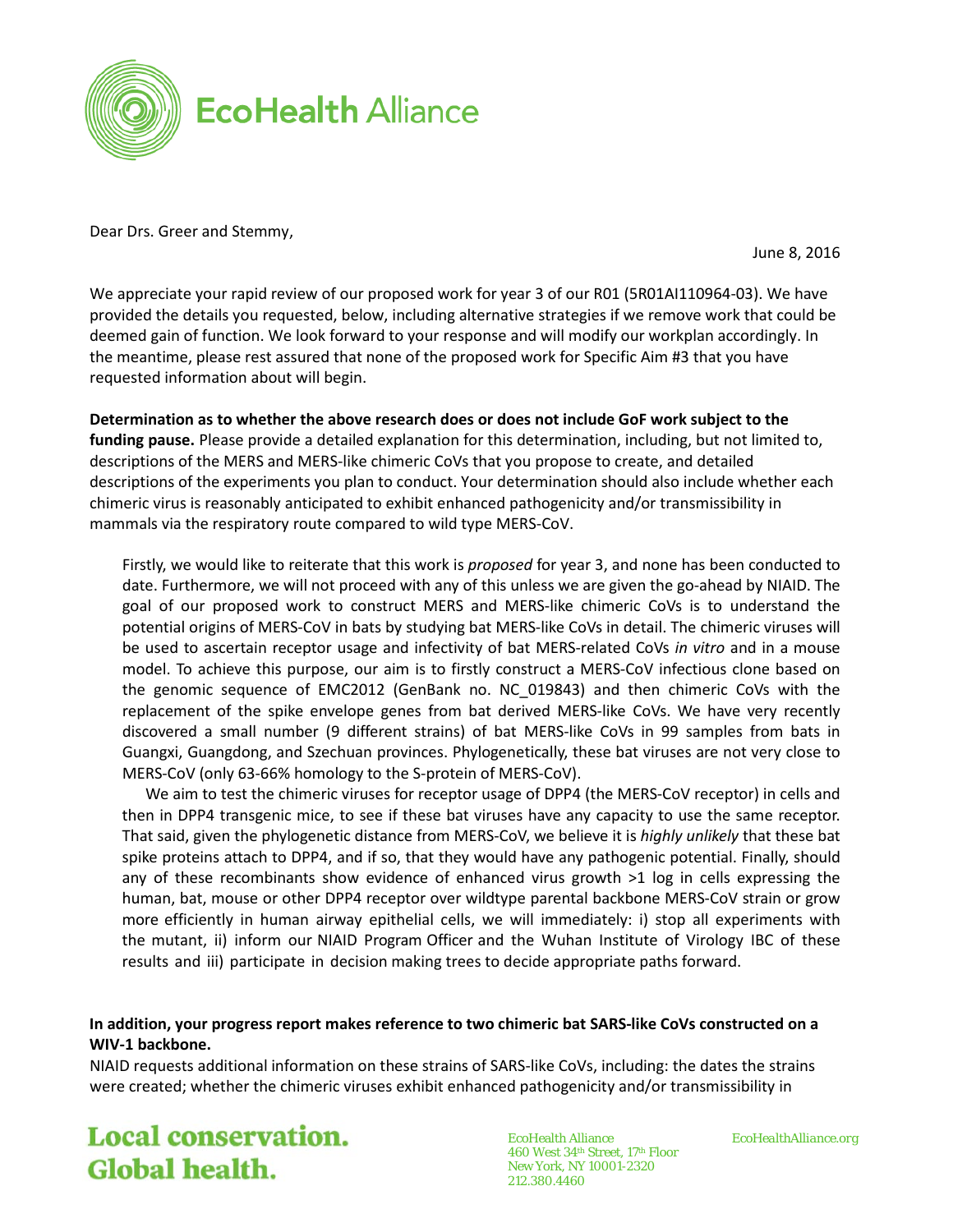mammals via the respiratory route compared to wild type SARS-CoV; and what research plans you have for these chimeric viruses.

These two chimeric bat-like CoVs were constructed on September 24, 2015. They use the backbone of a group 2b SARS-like bat CoV WIV1 and the spike proteins of two newly discovered bat SL-CoVs (Rs7327 and RsSHC014). The construction of these chimeric viruses aims to understand the receptor usage and infectivity of bat SL-CoVs that may be progenitors of SARS-CoV. We have not yet tested the pathogenicity of these viruses in animals.

We believe that this work would not be considered GoF because the pause specifically targeted experiments that altered the pathogenicity or transmissibility of SARS-CoV, MERS-CoV and any influenza virus. Our molecular clone is WIV1, which is a group 2b SARS-like bat coronavirus that has never been demonstrated to infect humans or cause human disease. It is about 10% different from SARS-CoV. Thus, we feel that introducing other group 2b SARS-like bat coronavirus spike glycoproteins into WIV1 is not subject to the pause. Moreover, we are introducing progressively more distant S glycoproteins into WIV1 (The RBD of Rs7327 differs from WIV1 in several amino acid residues while RsSHC014 is even more distantly related phylogenetically), so it seems progressively less likely that any of these viruses would be more pathogenic or transmissible than the SARS-CoV. This is further supported by the fact that Prof. Ralph Baric's group (Menacherya *et al*., 2015, Nature Medicine, 21 (12):1508-1512; Menacherya *et al*., 2016, PNAS, 113 (11): 3048-3053) took WIV1 spike and inserted it onto a SARS-CoV backbone and showed reduced pathogenicity in mice with human ACE-2 relative to SARS-CoV (mortality rates were much lower, therefore this is *loss-of-function*). This strongly suggests that the chimeric bat spike/bat backbone viruses should not have enhanced pathogenicity in animals.

Finally, as proposed above for the MERS-like viruses, should any of these recombinants show evidence of enhanced virus growth >1 log in cells expressing the human, bat, mouse or civet receptor over wildtype parental backbone SARS-CoV strain or grow more efficiently in human airway epithelial cells, we will immediately: i) stop all experiments with the mutant, ii) inform our NIAID Program Officer and the Wuhan Institute of Virology IBC of these results and iii) participate in decision making trees to decide appropriate paths forward.

## **If it is determined that the above research DOES include GoF work subject to the funding pause, provide detailed information on what research will remain viable with the removal of the GoF work and appropriate budget adjustments. Options include:**

o For the specific aims that propose GoF work, provide a detailed description of changes that can be made to remove the GoF work but maintain the specific aim(s); or

o Remove the specific aims and experiments that are subject to the pause from the Research Plan and request to have the award budget renegotiated.

If these proposed activities within Specific Aim #3 are considered gain of function, we would propose changing them as follows:

- 1) Instead of the proposed work on MERS-like chimeric CoVs, we would
	- a. model the 3-D structure of bat MERS-like CoV spike to assess its potential to bond to DPP4; and
	- b. build pseudoviruses with MERS-like CoV spike to conduct experiments for DPP4 binding.